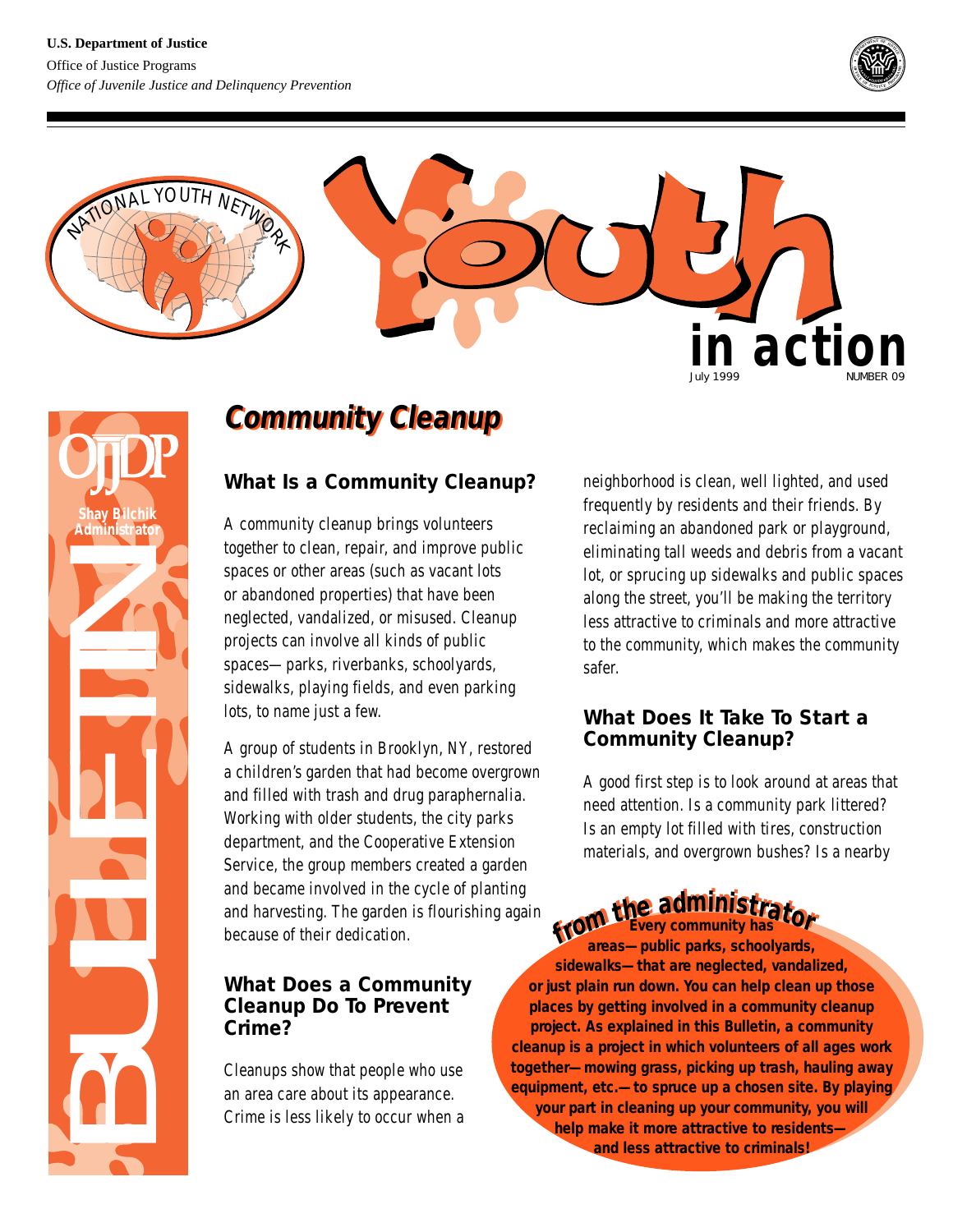stream an eyesore that discourages people from enjoying it?

Look at the people in your group. What skills do they have? Picking up trash and mowing grass require one level of skills; hauling huge hunks of concrete or using chainsaws to cut up lumber calls for another. Helping hands are the most important ingredient for a successful outcome; many of the materials and services needed can be donated by local businesses and governments, even for a major community spruce-up.

Create partnerships. Joining up with another neighborhood or community group can build your group's credibility and provide more help to get the work done. Environmental groups, civic associations, the local recreation and parks department, business associations, service clubs, and religious and social groups may be able to help or suggest other groups.

If the proposed cleanup site is privately owned, you will need to get written permission from the owner. You may have to check local land records to identify the owner. For a public site, contact local government agencies, such as

### **Planning a Successful Project**

For more information on how to plan a successful project, see the National Youth Network's Planning a Successful Crime Prevention Project. This 28-page workbook explains the five steps of the Success Cycle:

- Assessing Your Community's Needs.
- Planning a Successful Project.
- **Lining Up Resources.**
- Acting on Your Plans.
- Nurturing, Monitoring, and Evaluating.

The workbook includes six worksheets for you to take notes on. You can get a copy of this planning workbook from the Juvenile Justice Clearinghouse, listed in the Resources section. Good luck!



Whatever the site, establish goals for the cleanup. Will all the trash be picked up? Will new trash cans be installed? Will fresh paint liven up the playground equipment? Do you need to paint over graffiti? What about cutting underbrush, pruning bushes and trees, or planting flowers?

When you've thought through what you want to do, make two lists: one itemizing the supplies you need for each task and the other showing the order in which the tasks need to be completed. For instance, mowing grass next to a freshly painted fence could blow grass onto the wet paint, so plan to mow before painting. Trimming bushes or trees may call for special equipment and the advice of an experienced person.

Think about who can donate their know-how, lend equipment, or provide supplies at no cost. Set up a subcommittee that will approach these people to get them interested in your project; help them see how they'll help the community by working with you. Don't forget to check with local civic associations and government agencies (such as the parks and sanitation departments).

Check the site in advance for any hazards drug paraphernalia, poison ivy, thorny bushes, or glass and metal that could cut and harm volunteers. Make sure your group has the proper equipment and knowledge to deal with these problems.

Need to recruit volunteers beyond your core group? Get the word out to other youth and adults. Use posters, fliers, and handouts. Ask local radio stations to publicize your event at

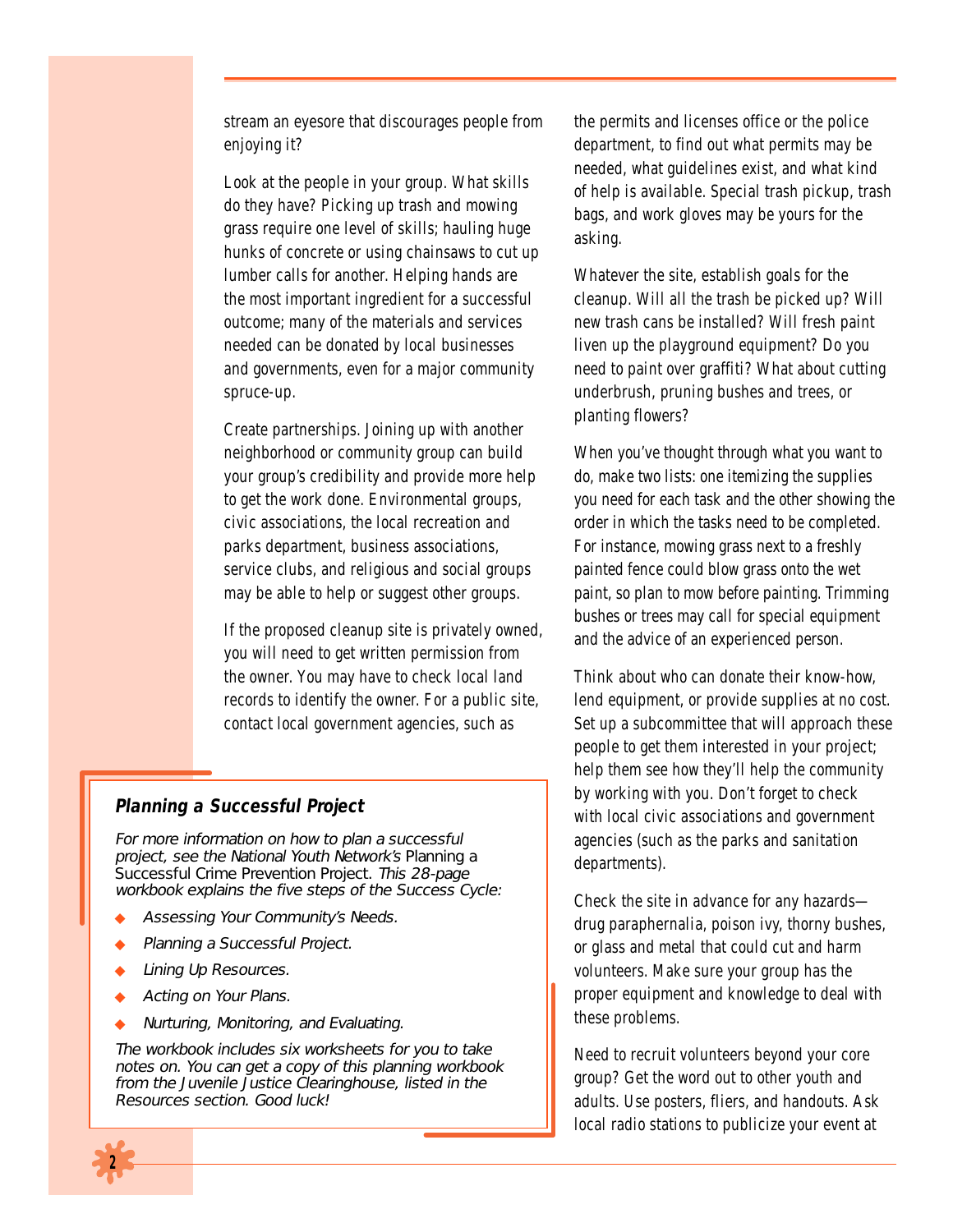no charge; maybe a station will even send its community service staff or a deejay on the day of the cleanup. Be sure to tell people when their help will be needed and for how long.

Get refreshments and make sure you have arranged for cleanup and trash disposal. Often, if you work with the sanitation department, arrangements can be made for special pickups throughout the day or for help with removing hazardous waste.

## **What Does It Take To Keep a Community Cleanup Going?**

A cleanup can be a one-time event. The activity can also continue by moving the cleanup from one location to another—for example, from the school playing field to a neighborhood park. Or, a specific site can be "adopted" and kept clean.

Sharing the work—letting people do different jobs that appeal to them—makes each new cleanup a fresh opportunity for volunteers. Special themes or "bring-a-friend" days can help liven up the work.

Make sure your community cleanup goals are realistic. It's a good idea to start with a project that can be accomplished in one afternoon and work up to larger projects. By cleaning up a park in a day, you will generate positive momentum for the next project.

Whether your cleanup project is a one-time event or a year-long commitment, don't forget to celebrate the results. Before-and-after photos and videotapes, coverage by local news media, and thank-you letters from area residents can help. Refreshments throughout the cleanup and a meal (sandwiches, a pizza party, or a cookout) at the end can make volunteers look forward to working together again. T-shirts or hats that identify your group can help build a sense of teamwork.

## **What Are Some of the Challenges of a Community Cleanup?**

You'll need help from other youth and a few adults. Recruiting a core group to support the effort can be a challenge because many people are busy with other things. Point out the benefits to the neighborhood and the whole community of cleaning up the site and encourage the idea of partnerships and friends working together.

Tackling a large project could require a whole weekend or even 4 to 5 days. Keeping volunteers energized, ensuring that all the materials are on hand, providing appropriate refreshments and sanitary facilities, and varying work assignments are all challenges. However, working in small teams, having group lunches or snacks as a break (with portable music, if appropriate), and taking pictures can all spur activity.

## **What Are Some of the Rewards of a Community Cleanup?**

A community cleanup provides some of the most tangible rewards of any anticrime program. The results are immediately visible. People might even stop to thank you while you're still working. Children may come out of their houses and wait eagerly to use the repaired playground equipment. And as your volunteers walk, skate, or drive by the site, each one will take pride in knowing that he or she helped regain an attractive, usable space for the neighborhood.

## **How Can the Cleanup Be Evaluated?**

Evaluating your project can help you learn whether it has met its goals, but only if you decide up front what you want to evaluate and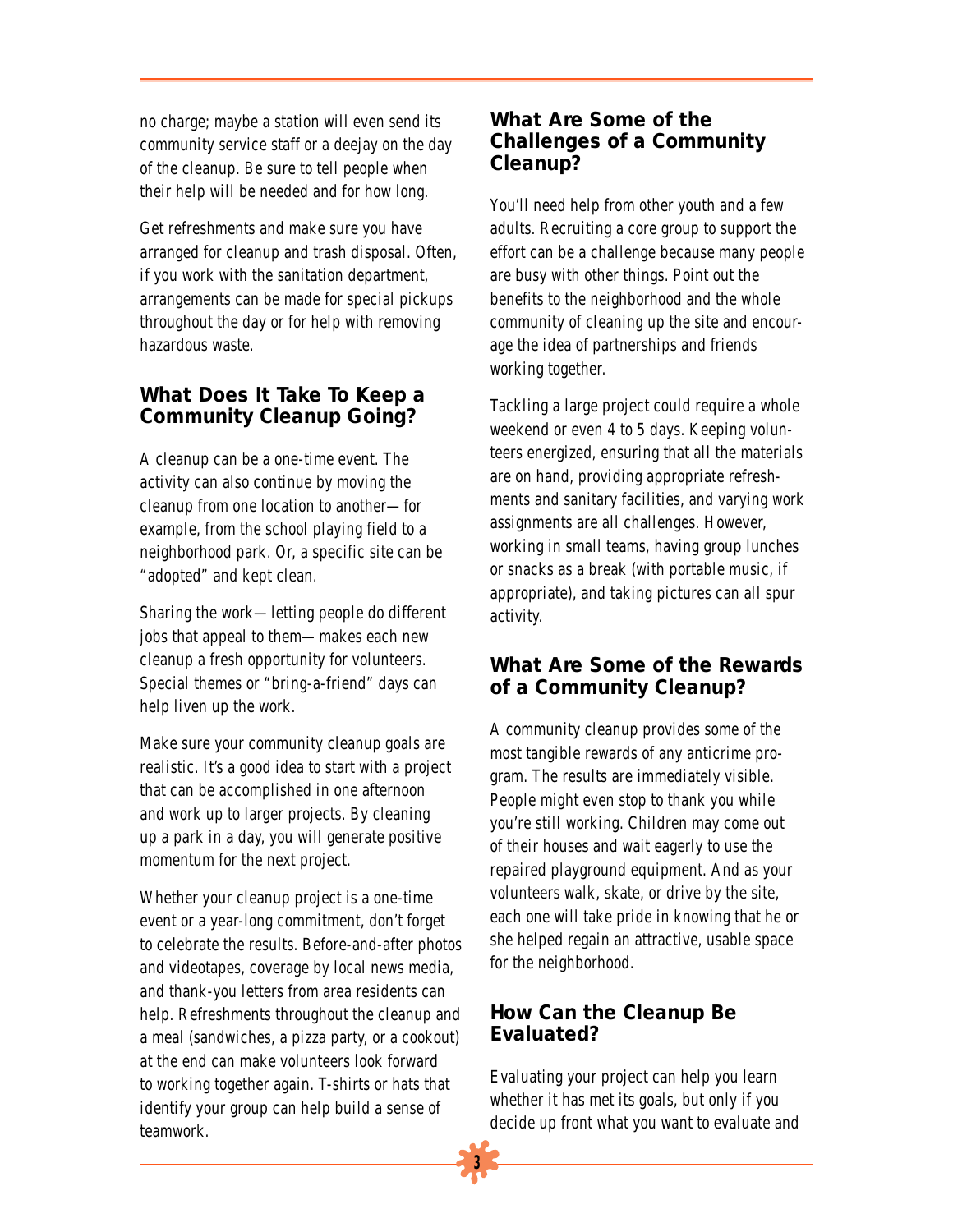how you will go about doing so. The purpose of conducting any evaluation is "to answer practical questions of decision-makers and program implementors who want to know whether to continue a program, extend it to other sites, modify it, or close it down."1 You will want to be able to show that your community cleanup does one or all of the following:

- ◆ Improves the appearance of an area that was previously neglected, abandoned, vandalized, or misused.
- ◆ Allows community members to use and enjoy the improved area more than they did before the cleanup.
- $\blacklozenge$  Strengthens the community ties of those involved in the cleanup.

The best way to start evaluating your project is to reflect on your original goals. First, look at the immediate results. Are all the trees trimmed? Is all the trash removed? Is all the playground equipment in good condition? Second, see whether the space is now being used. Do parents bring their small children out to play on the cleaned-up sidewalks? Do kids now play ball on the field? Third, see whether the results stand the test of time. Periodically check the site in the months after your cleanup. Is it still clean? Has any vandalism occurred? Do the police notice a difference in crime reports from this site? Have drug dealers stopped taking over the park benches?

You should also ask whether the message of your project reached other youth. Did they learn what you were trying to teach them? Be sure to include an evaluation step in your overall plan. Ask yourself what you can do better to reach your goals, to involve more people in your project, and to spread your message to a wider audience. Then, make adjustments to your activities to strengthen your project.

In evaluating your community cleanup, also consider whether and how it meets the following more general crime prevention goals:

- ◆ Reduces crime or fear of crime in your community.
- ◆ Educates and informs a target audience.
- ◆ Is cost effective.
- ◆ Has a lasting impact.
- ◆ Attracts support and resources.
- ◆ Makes people feel safer and better about being members of their community.

Learning to evaluate the things you do is a good skill, one you can apply to all aspects of your life. Good luck with your project and—Go for it!



<sup>1</sup> National Crime Prevention Council, *What, me evaluate?* Washington, DC: National Crime Prevention Council, 1986.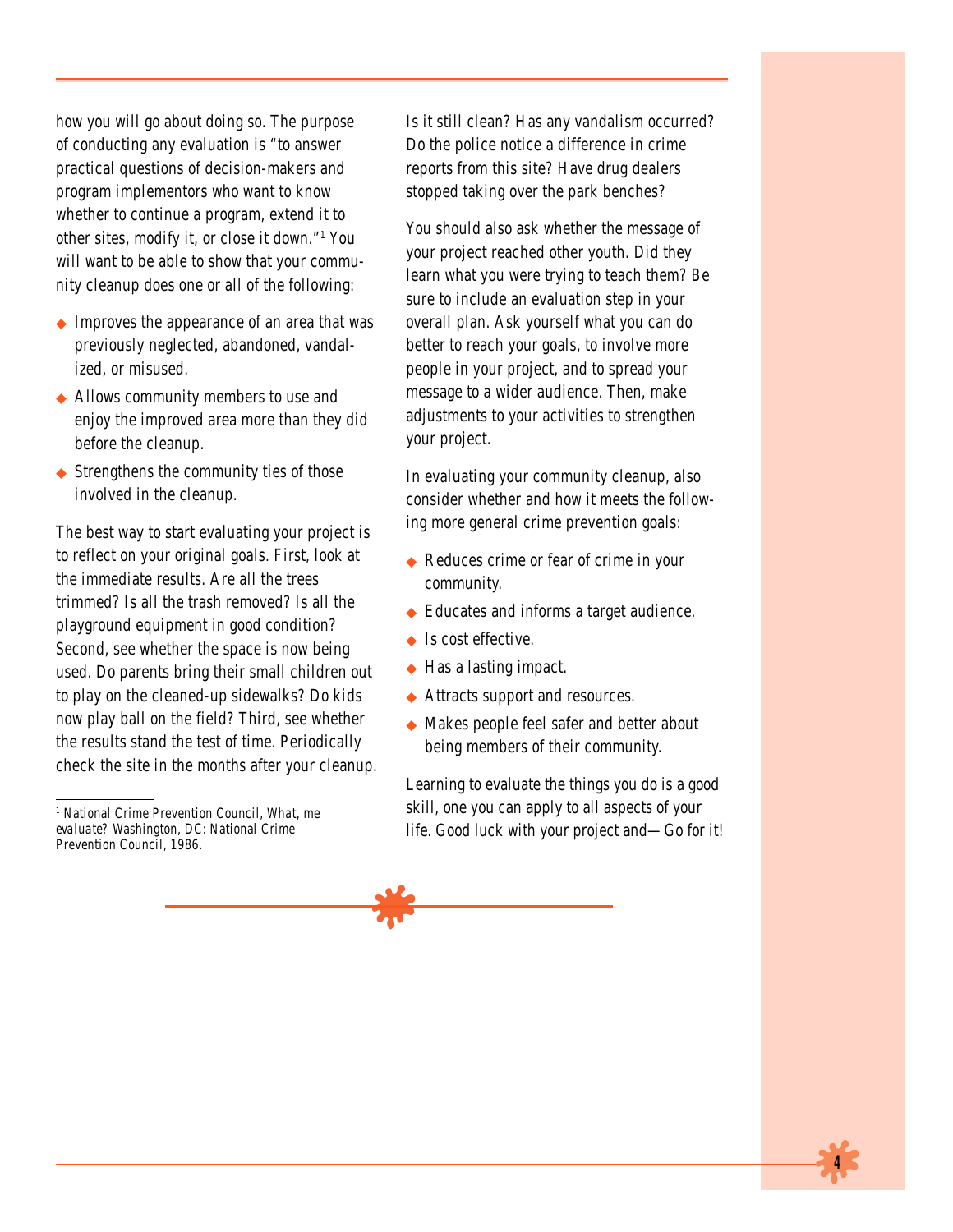#### **Resources**

For more information, contact one of the following organizations or visit the U.S. Department of Justice Kids Page Web site at www.usdoj.gov/kidspage. This site includes information for kids, youth, parents, and teachers.

### **Environmental Protection Agency Office of Sustainable Ecosystems and Communities** 401 M Street SW. Washington, DC 20460 202–260–4002 202–401–2213 (Fax) Internet: www.epa.gov/ecocommunity

**Juvenile Justice Clearinghouse (JJC)** P.O. Box 6000 Rockville, MD 20849–6000 800–638–8736 301–519–5212 (Fax) Internet: www.ojjdp.ncjrs.org

#### **Keep America Beautiful, Inc.**

1010 Washington Boulevard Stamford, CT 06901 203–323–8987 203–325–9199 (Fax) Internet: www.kab.org

#### **National Crime Prevention Council**

1700 K Street NW., Second Floor Washington, DC 20006–3817 202–466–6272 202–296–1356 (Fax) Internet: www.ncpc.org

#### **National Pollution Prevention Center for Higher Education** Dana Building, University of Michigan

430 East University Boulevard Ann Arbor, MI 48109–1115 313–764–1412 734–647–5814 (Fax) Internet: www.snre.umich.edu/nppc

This Bulletin was produced by the National Crime Prevention Council as part of the National Citizens' Crime Prevention Campaign under a cooperative agreement with the Bureau of Justice Assistance (BJA), Office of Justice Programs, U.S. Department of Justice. The National Crime Prevention Council is a nonprofit organization that conducts demonstration and youth-based programs, produces publications and training materials on a variety of subjects, and manages the day-to-day activities of the National Citizens' Crime Prevention Campaign.

Points of view or opinions expressed in this document are those of the authors and do not necessarily represent the official position or policies of the Office of Juvenile Justice and Delinquency Prevention, BJA, or the U.S. Department of Justice.

*The National Youth Network, founded and managed by the Office of Juvenile Justice and Delinquency Prevention, consists of diverse youth leaders from across the Nation who are sponsored by youthserving organizations. The goal of the Network is to recognize and build upon the power and importance of youth leadership by uniting young people and adults, through communication and action, to enable youth organizations and nonaffiliated youth to have a positive, formidable impact in our communities and throughout our Nation.*

*The Office of Juvenile Justice and Delinquency Prevention is a component of the Office of Justice Programs, which also includes the Bureau of Justice Assistance, the Bureau of Justice Statistics, the National Institute of Justice, and the Office for Victims of Crime.*